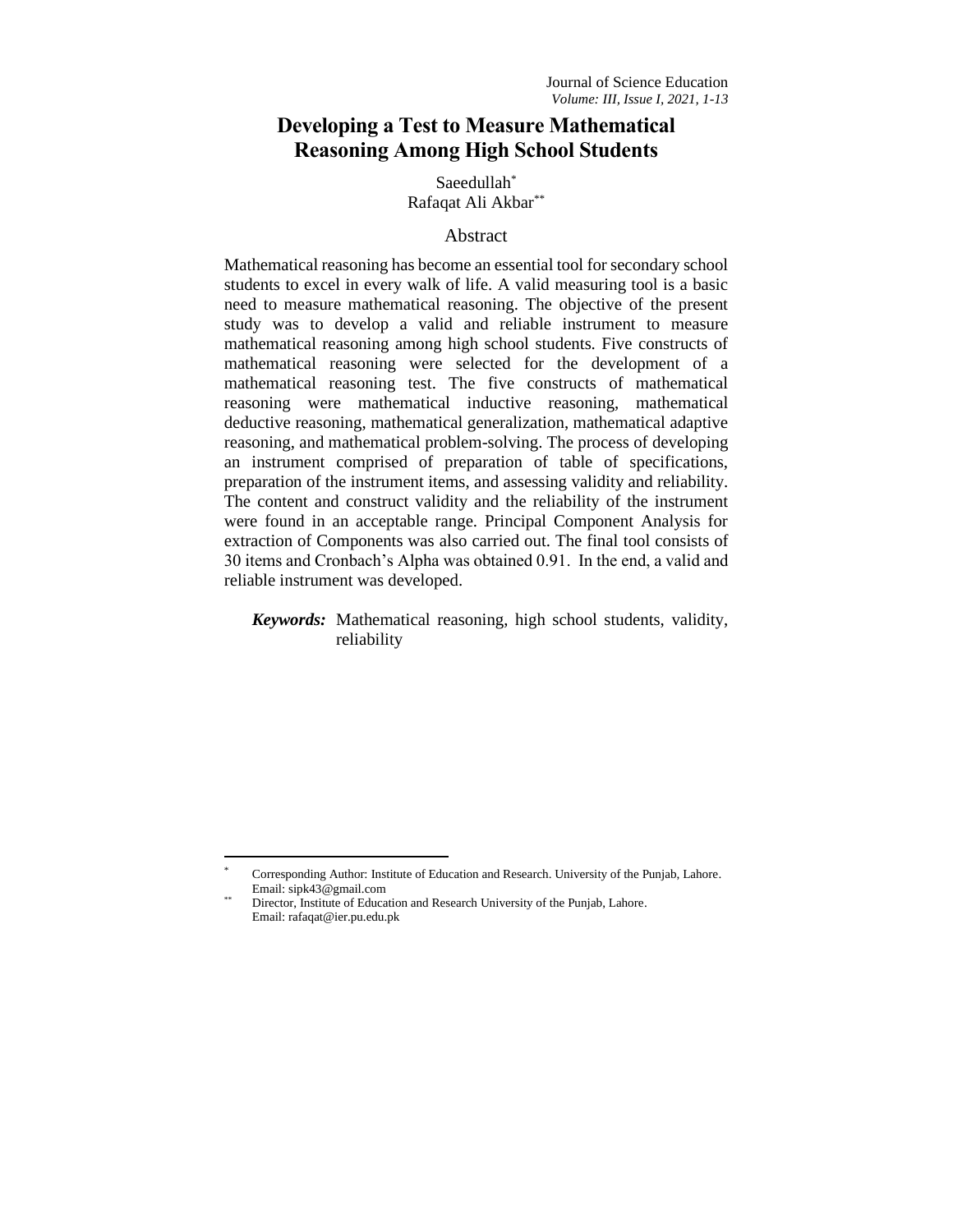#### **Introduction**

Mathematics is necessary for all to progress in every walk of life. The essence of mathematics is mathematical reasoning. Mathematical reasoning helps the students to cope with the challenges of the modern world. In the modern world, machines e.g. calculators are available to perform mathematical operations, but the machine has not been able to replace humans in reasoning. The intellectual life of individuals demands the culture of prosperous reasoning. The reasoning skill enables students to apply mathematics content in a correct and logical way. Mathematical reasoning also enables the students to solve problems within the classroom and in daily life activities (Saragih & Napitupulu, 2015; Wiles, 2013).

Secondary school education is a gateway to professional education and the job market in Pakistan. Therefore, secondary education is considered as an important level of education in Pakistan. Being a developing country, Pakistan needs skilled manpower to cope with poor economic and educational conditions. The developed countries have progressed with the help of their skilled youth. Unfortunately, in Pakistan, attention has not been given to preparing high school students to meet the challenges of the modern world. The literature reveals that the studies for the enhancement of mathematical reasoning have not been conducted in Pakistan (Mohammad, 2004; Sarwar, Yousaf, Hussain, & Noreen, 2009).

There is a dearth of studies to assess the effect of effective teaching strategies on mathematical reasoning. Even after the inclusion of reasoning in the standards of the mathematics curriculum at the secondary school level, assessment for the development of mathematical reasoning could not get the attention of researchers in Pakistan (Akhter, Akhtar, & Abaidullah, 2011). Due to the non-availability of literature, the researcher could not find a measuring instrument of mathematical reasoning in Pakistan. Therefore, the researchers conducted the study to develop a valid and reliable instrument to measure mathematical reasoning.

## **Review of Related Literature**

Mathematical reasoning is the ability to make an argument on the basis of mathematical premises (Mueller, Yankelewitz, & Maher, 2014). Brousseo and Gibel (2005) defined it as the connection between "a condition or observed fact and a consequence". Duval (2007) defined mathematical reasoning as a logical linking of propositions that may change the epistemic value of a claim.

Bieda, Ji. Drwencke, and Picard (2013) defined it as the procedure of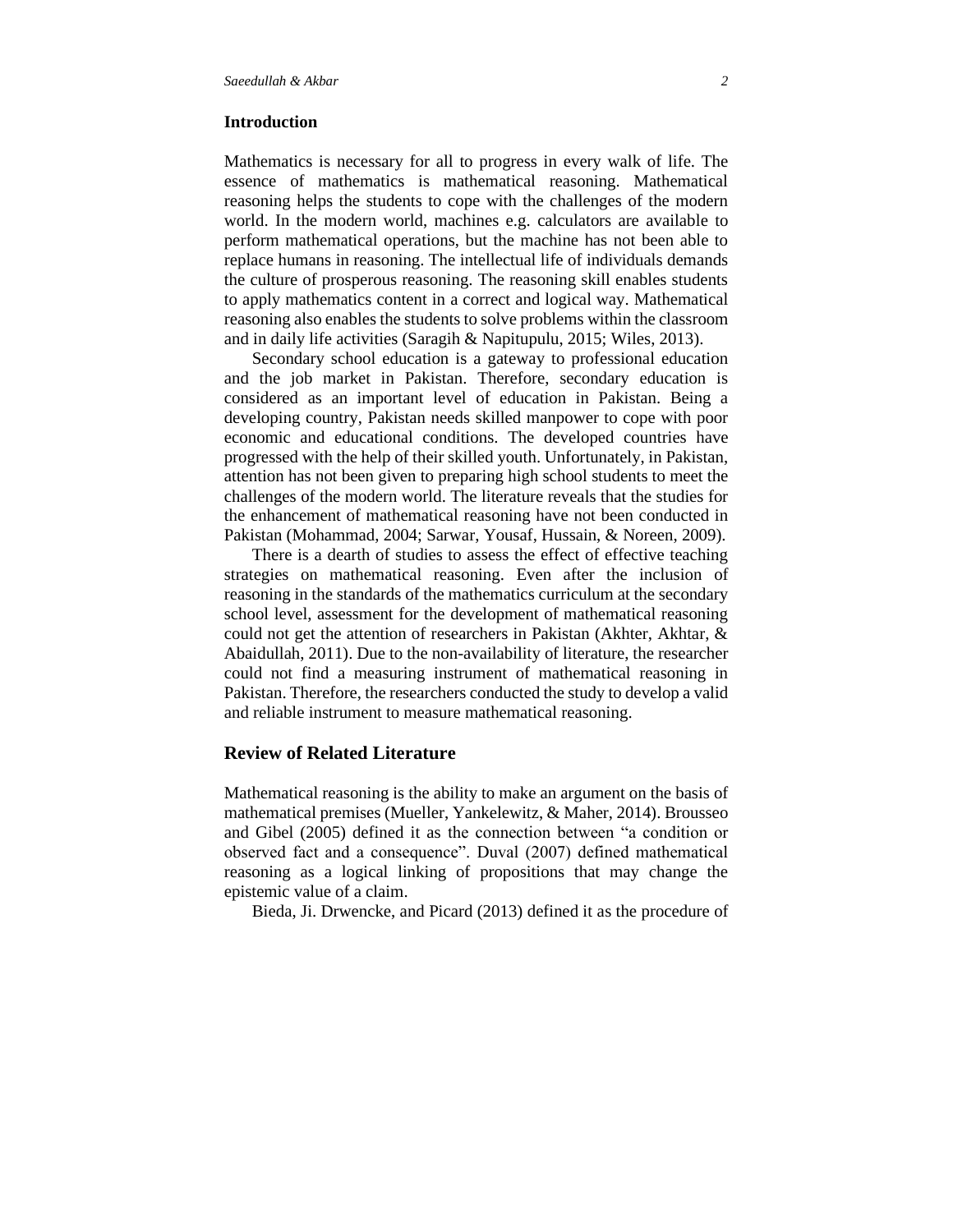understanding the ideas and concepts of mathematics. Boesen, Lithner, and Palm (2010) defined mathematical reasoning as the line of thoughts adopted to produce assertions and reach conclusions. It can be concluded from the discussion that mathematical reasoning is the process of drawing conclusions based on true mathematical premises.

Mathematical inductive reasoning and mathematical deductive reasoning are the structural aspects of mathematical reasoning. In addition to structural aspects; researchers have identified some more aspects of mathematical reasoning. Mathematical generalization, adaptive reasoning in mathematics, proof, and mathematical problem solving are the common indicators of mathematical reasoning in different studies (Rizqi  $\&$  Surya, 2017; Sari, 2018). Napitupulu (2017) developed an instrument for the measurement of mathematical reasoning. The level and concepts of the test items were according to the curriculum of Indonesia.

However, the instrument helped the researcher to prepare the test items in the extended form of multiple-choice questions. Another instrument was developed by Sari (2018) to measure mathematical reasoning in the context of Indonesia. Sari included transactions as an indicator of mathematical reasoning. The transaction was a unique indicator of mathematical reasoning in the instrument. It is in the subject of Biology to solve problems. The instrument was developed according to the needs of Indonesian students. The concept of the transaction is not used in the mathematics curriculum of Punjab Textbook and Curriculum Authority. The concept of the transaction was not included in the mathematical reasoning test.

These studies helped the researcher to prepare instruments in the extended form of multiple-choice questions (MCQs). The extended form of the MCQ format is considered an appropriate instrument format to assess students' skills in mathematics (Black & William, 2009; Blum & Borromeo, 2009; Grobe, 2017).

#### **Objective of the Study**

The objective of the study was to develop an instrument for the measurement of mathematical reasoning among secondary school students.

#### **Research Question**

What kind of an instrument can effectively measure mathematical reasoning among secondary school students?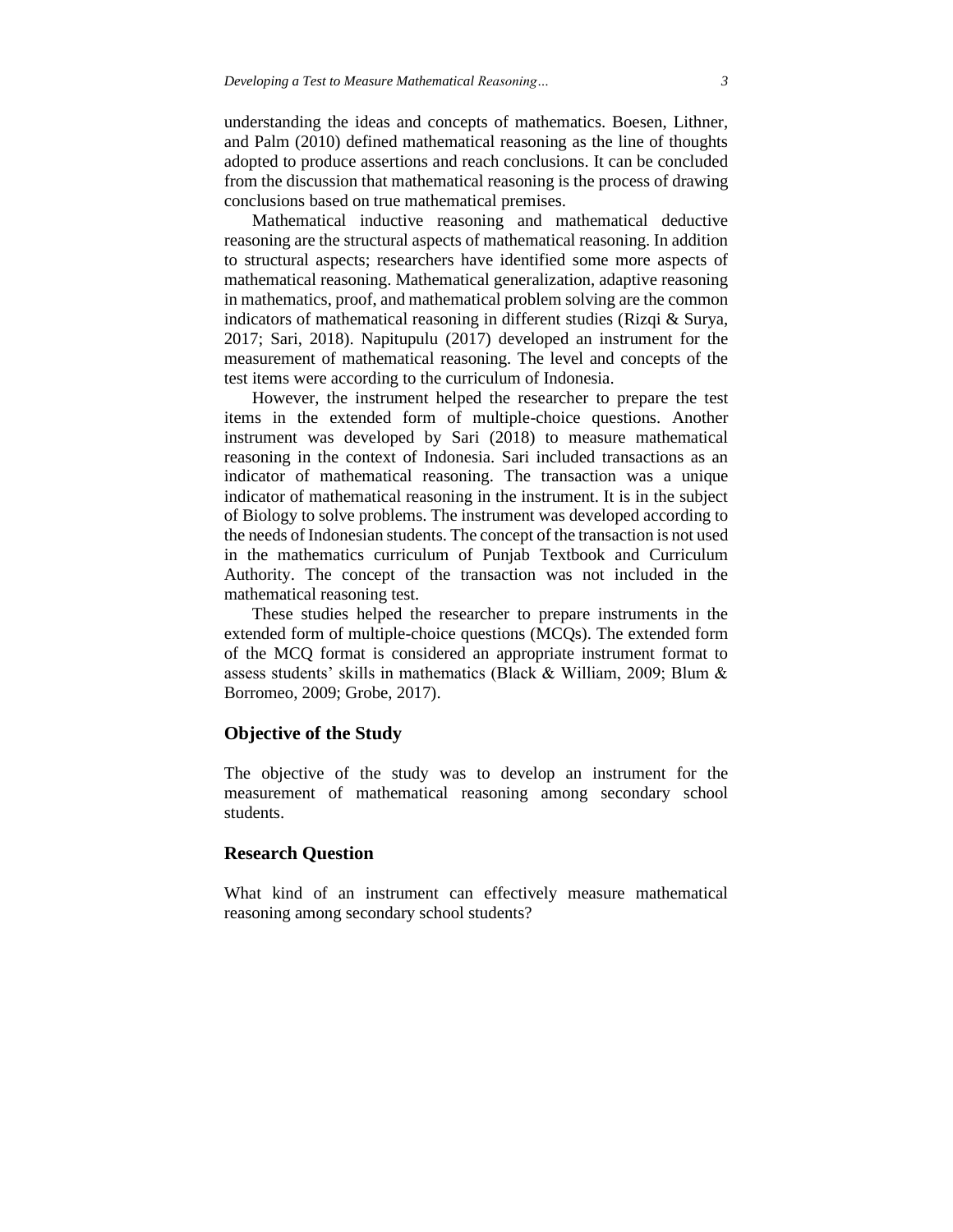## **Population**

The population of the study consisted of secondary school students of science groups (Biology and Computer Science).

#### **Sample**

The sample of the study was 600 students of the 9th class.

## **Methodology**

The research and development  $(R & D)$  method was adopted in the present study. In the light of related literature, five constructs of mathematical reasoning were selected for the development of a mathematical reasoning test. The content of mathematics is generally distributed into 3 portions; arithmetic, algebra, and geometry (Mustafa, 2008; Sidhu, 2019).

Therefore, the researcher also distributed the content of mathematics into these portions. The summary of test items has been provided in the table1.

Table 1. *Table of Specifications*

| Content   | .I.R<br>м | M.D.R | M.G | M.A.R | M.P.S | Total |
|-----------|-----------|-------|-----|-------|-------|-------|
| Portion 1 |           |       |     |       |       |       |
| Portion 2 | -         |       |     |       |       | 1U.   |
| Portion 3 |           |       |     |       |       | ΙU    |
| Total     |           |       |     |       |       | 30    |

Note: M.I.R= Mathematical Inductive Reasoning M.D.R= Mathematical deductive Reasoning M.G= Mathematical Generalization M.A.R= Mathematical Adaptive Reasoning M.P.S= Mathematical Problem solving

Table 1 shows that 2 questions had been selected from each area of mathematics for each aspect of mathematical reasoning. The researcher developed the mathematical reasoning test (MRT) in the extended form of multiple-choice questions to assess mathematical reasoning among the participants of the study. The extended form of MCQs format is considered an appropriate instrument format to assess students' skills in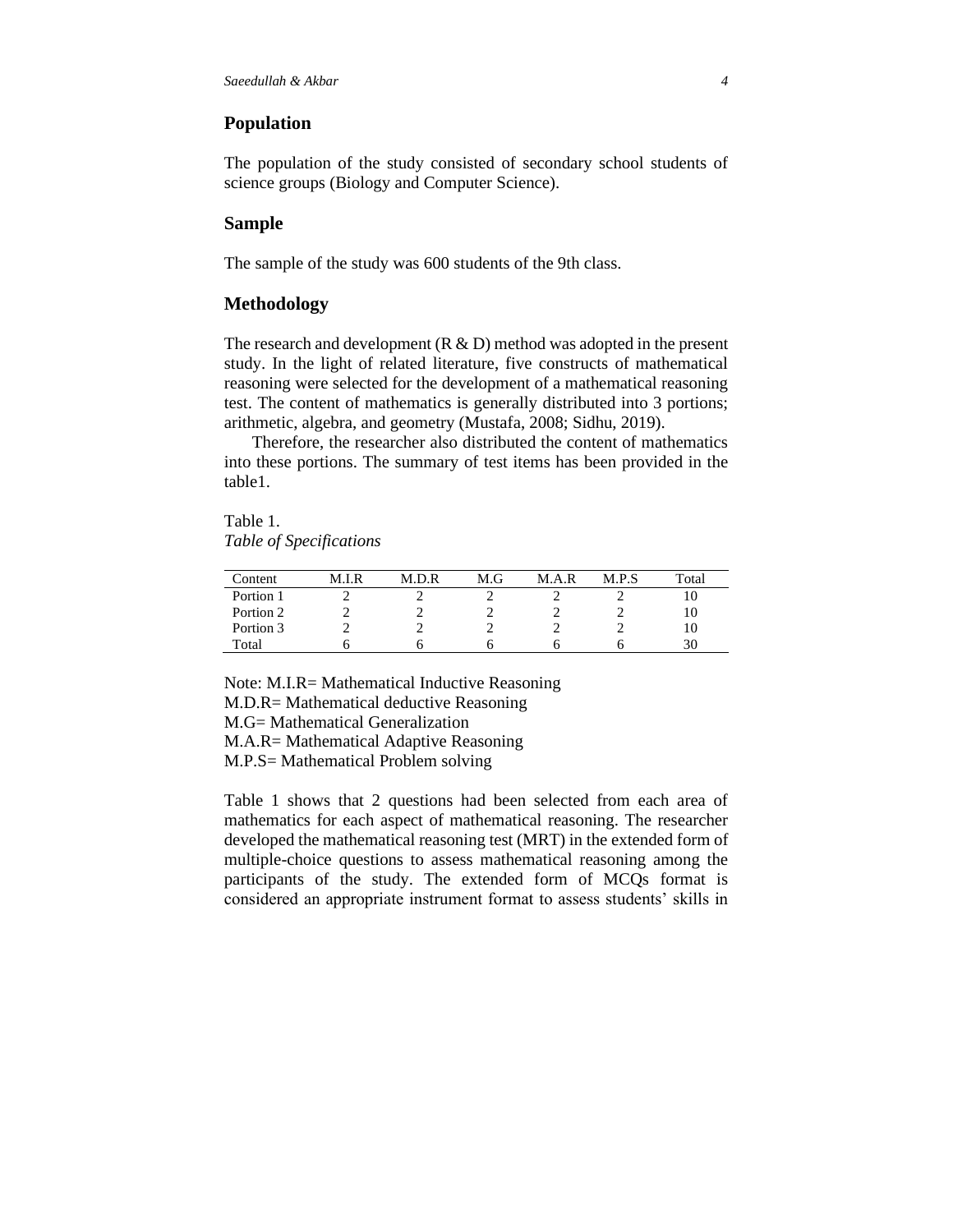mathematics (Bolarinva, 2015; Grobe, 2017). For each stem of the instrument, there were four options. One option was the most appropriate and correct answer. The other three options were used as distractors. The plausible (wrong-response options) distractors were used in the instrument. The Plausible distractors are good characteristics of an instrument (Blum & Borromeo, 2009; Grobe, 2017). The process of test development has been illustrated in the following figure.



*Fig 1.* Process of Test Development

#### **Validation of Mathematical Reasoning Test**

After developing a mathematical reasoning test, the researcher found its content and constructs validity.

## **Content Validity of MRT**

The MRT was sent to the 10 experts for content validation. For content validation, 10 experts are considered as sufficient numbers (Davis, 1992; Polit & Beck, 2006; Polit, Beck, & Owen, 2007). The definitions and terminologies used in the present study were provided to the subject experts along with a validation sheet. They were requested to rate the instrument items and deliver their written comments on the validation sheet to improve the relevancy of instrument items. The experts were requested to rate the instrument according to the degree of relevance as; the item is not relevant, the item is relevant to some extent, the item is quite relevant, and the item is highly relevant.

The experts rated the items of the instrument and provided their written comments about the test items. Before calculating the content validity index, the experts' responses were recoded for relevance on a scale of 1-4. Recoding of relevance rating, facilitates the calculation of the content validity index ( Metin & Korkman, 2021; Ozair et al., 2017). Item–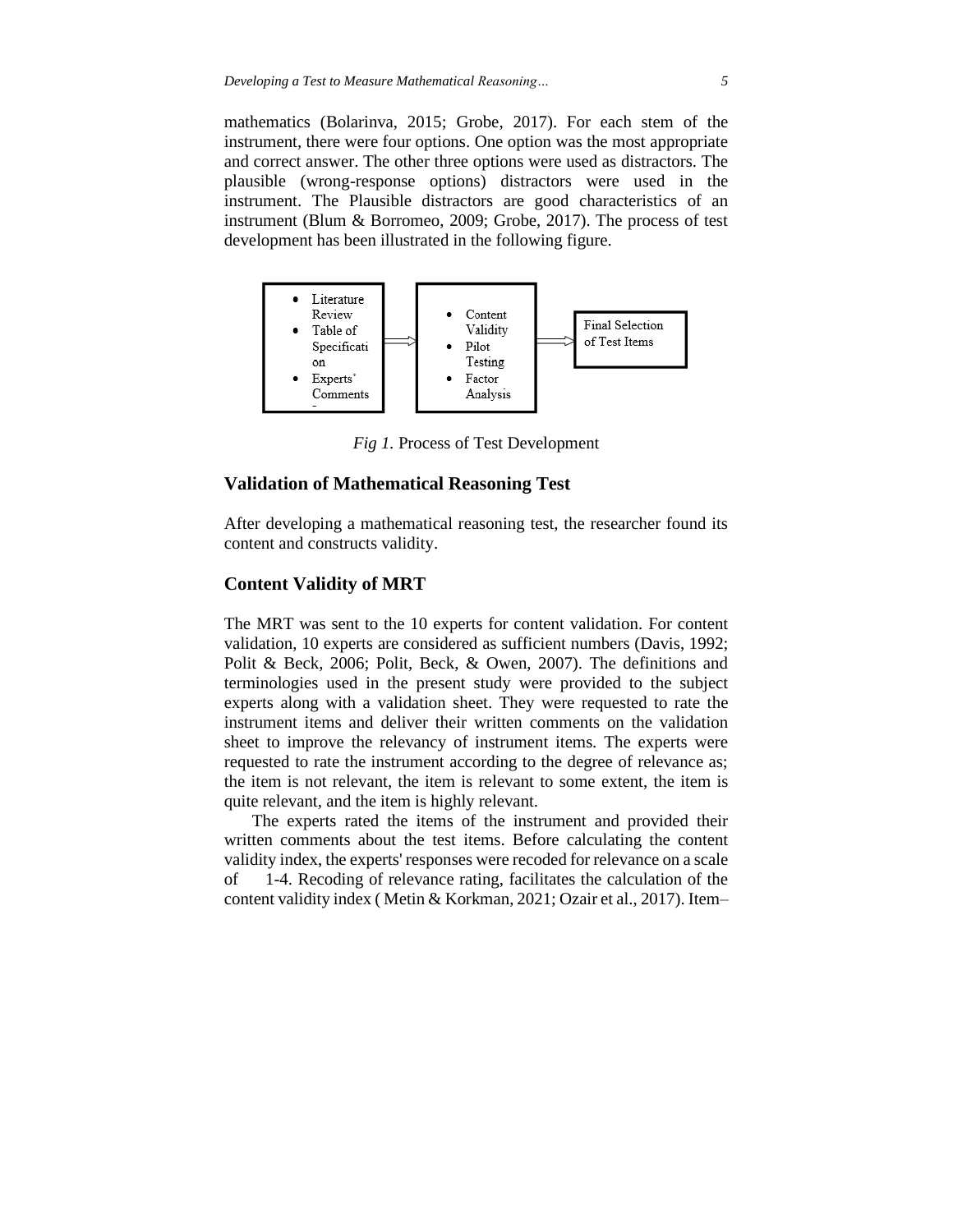level content validity index (I-CVI) was calculated using MS-Excel software. Summary of analysis for content validity index has been given in the following table.

Table 2. *Item-Level Content Validity Index of Mathematical Reasoning Test*

| Item | I-CVI | Item | I-CVI | Item | I-CVI |
|------|-------|------|-------|------|-------|
|      |       | Ιl   |       | 21   |       |
|      |       | 12   |       | 22   |       |
|      |       | 13   |       | 23   |       |
|      |       | 14   |       | 24   |       |
|      |       | 15   |       | 25   |       |
|      |       | 16   |       | 26   |       |
|      |       | 17   | 0.9   | 27   |       |
|      |       | 18   |       | 28   |       |
|      |       | 19   |       | 29   |       |
|      | 0.9   | 20   |       | 30   |       |

Table 2 indicates that the values of I-CVI for all items had been found greater than .75. The values show good content validity (Devellis, 2012; Hadie et al., 2017; Lan, 2018; Yusoff, 2019). Therefore, all the items were retained in the MRT.

## **Construct Validity**

Factor analysis is used to find construct validity statistically (Gaskin & Happell, 2014; Webb, Lubinski, & Benboe, 2014). Therefore, the researcher performed factor analysis using Statistical Package for the Social Sciences (SPSS) version 26 to measure the construct validity. The sample size for factor analysis was 600, which is considered to be an acceptable sample size for factor analysis (Drost, 2015; Everitt, 1975; Gorsuch, 1983; Watkins, 2018). The summary of the analysis has been given in table 3 & 4.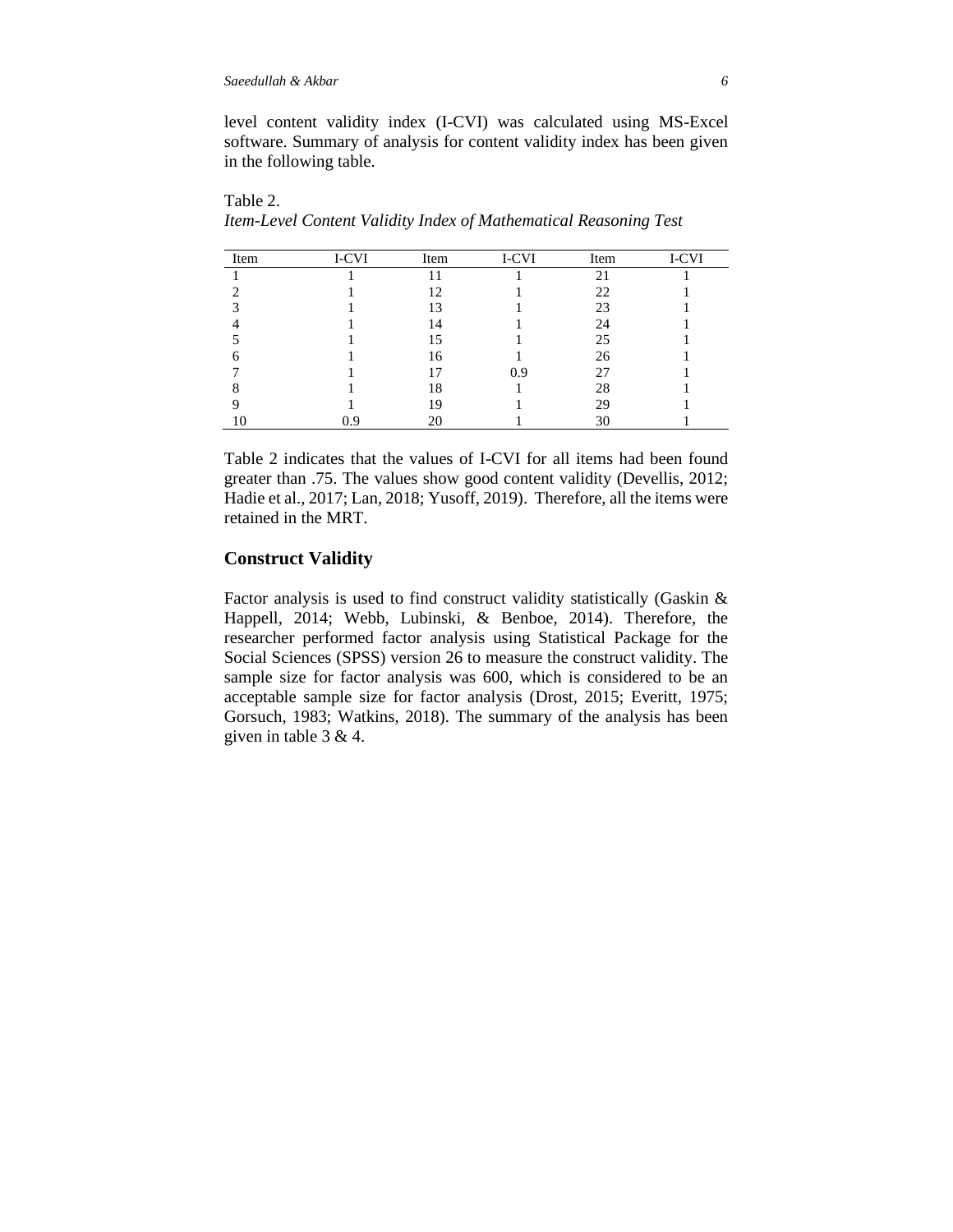| Component a        | Component b |       |      |       |       |
|--------------------|-------------|-------|------|-------|-------|
|                    | M.I.R       | M.D.R | M.G  | M.A.R | M.P.S |
| M.I.R <sub>1</sub> | .579        |       |      |       |       |
| M.I.R.2            | .719        |       |      |       |       |
| M.I.R.3            | .638        |       |      |       |       |
| M.I.R.4            | .673        |       |      |       |       |
| M.I.R.5            | .801        |       |      |       |       |
| <b>M.I.R 6</b>     | .765        |       |      |       |       |
| $M.D.R$ 1          |             | .710  |      |       |       |
| M.D.R.2            |             | .649  |      |       |       |
| M.D.R.3            |             | .675  |      |       |       |
| M.D.R.4            |             | .633  |      |       |       |
| M.D.R 5            |             | .666  |      |       |       |
| M.D.R 6            |             | .732  |      |       |       |
| M.G1               |             |       | .640 |       |       |
| M.G2               |             |       | .717 |       |       |
| M.G3               |             |       | .655 |       |       |
| M.G4               |             |       | .716 |       |       |
| M.G 5              |             |       | .629 |       |       |
| M.G6               |             |       | 808  |       |       |
| $M.A.R$ 1          |             |       |      | .542  |       |
| M.A.R.2            |             |       |      | .518  |       |
| M.A.R.3            |             |       |      | .542  |       |
| M.A.R.4            |             |       |      | .520  |       |
| <b>M.A.R 5</b>     |             |       |      | .542  |       |
| M.A.R6             |             |       |      | .518  |       |
| <b>M.P.S 1</b>     |             |       |      |       | .692  |
| M.P.S.2            |             |       |      |       | .813  |
| <b>M.P.S 3</b>     |             |       |      |       | .786  |
| M.P.S.4            |             |       |      |       | .824  |
| <b>M.P.S 5</b>     |             |       |      |       | .780  |
| M.P.S 6            |             |       |      |       | .517  |

Table 3. *Principal Component Analysis for Extraction of Components*

Extraction Method: Principal Component analysis

5 Components Extracted

Note: M= Mathematical, I.R= Inductive Reasoning, D.R= Deductive Reasoning

G= Generalization, A.R= Adaptive Reasoning, P.S= Problem Solving

Table 3 illustrates the summary of the component matrix. The Principal Component Analysis was done to extract the components. The results indicated the selection of each test item for 1 component.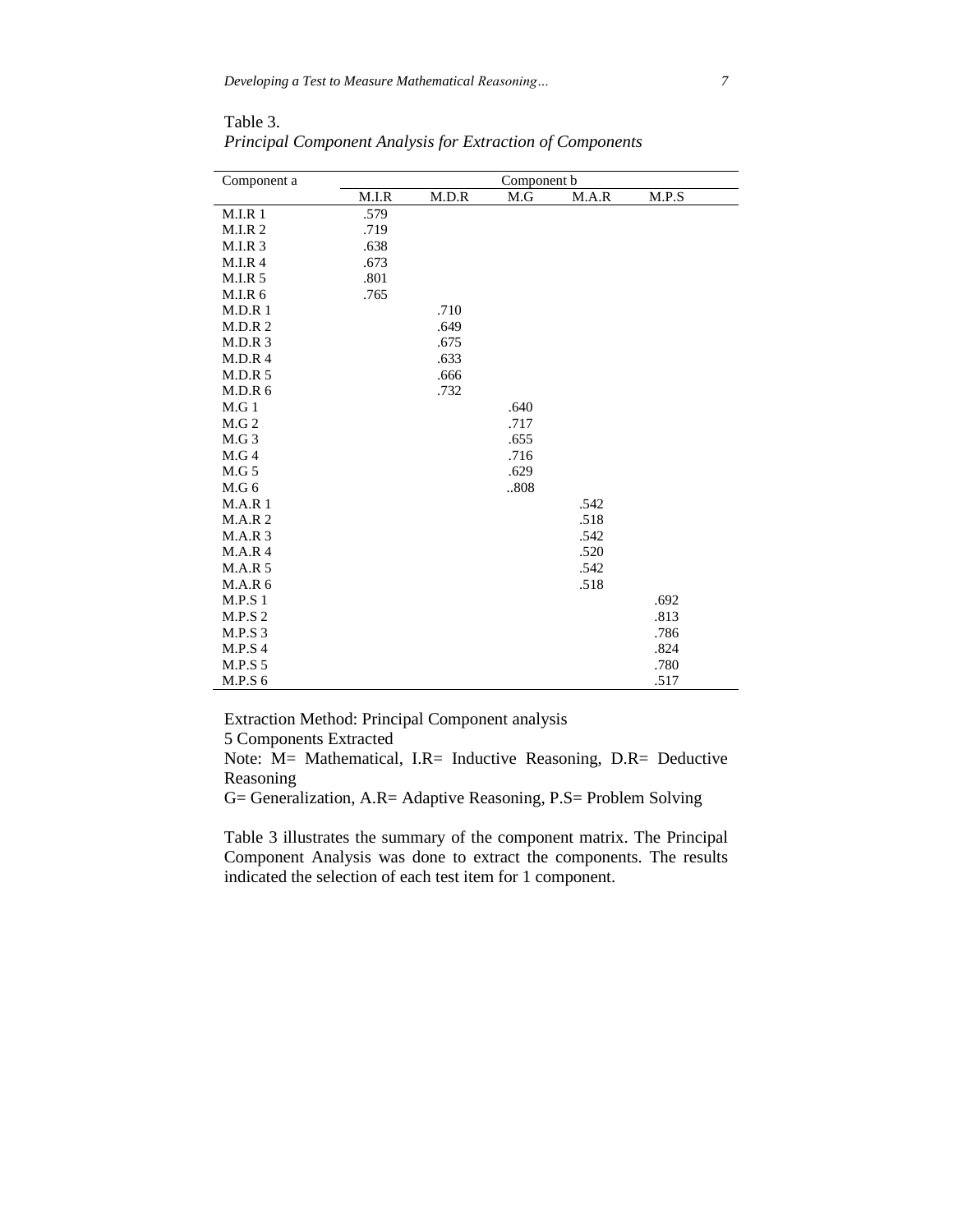| Item              | Initial | Extraction | Item     | Initial | Extraction |
|-------------------|---------|------------|----------|---------|------------|
| <b>M.I.R</b> 1    |         | .666       | M.I.R.4  |         | .859       |
| M.I.R.2           |         | .775       | M.I.R.5  |         | .908       |
| M.I.R.3           |         | .865       | M.I.R.6  |         | .875       |
| M.D.R 1           |         | .937       | M.D.R.4  |         | .924       |
| M.D.R.2           |         | .955       | M.D.R.5  |         | .732       |
| M.D.R.3           |         | .921       | M.D.R 6  |         | .608       |
| $M$ . G 1         |         | .665       | M. G4    |         | .520       |
| M. G <sub>2</sub> |         | .660       | M. G 5   |         | .533       |
| M. G.3            |         | .612       | M. G 6   |         | .769       |
| <b>M. A R1</b>    |         | .541       | M. A R 4 |         | .878       |
| M. A R 2          |         | .748       | M. A R 5 |         | .852       |
| M. A R 3          |         | .844       | M. A R 6 |         | .935       |
| MPS1              |         | .668       | MPS4     |         | .880       |
| MPS <sub>2</sub>  |         | .885       | MPS5     |         | .844       |
| MPS3              |         | .878       | MPS6     |         | .923       |

Table 4. *Principal Component Analysis for Communalities of MRT*

Extraction: Principal Component Analysis

Note: M= Mathematical, I.R= Inductive Reasoning, D.R= Deductive Reasoning

G= Generalization, A.R= Adaptive Reasoning, P.S= Problem Solving

Table 4 indicates that the values of communalities are greater than 0.5. If values of communalities are greater than .5, the items are generally accepted in the test (Costello & Osborne, 2005; Field, 2009; Guadagnoli & Velicer, 1998; Tabachnick & Fidell, 2014).

# **Reliability of MRT**

The internal consistency method was used to find the reliability of MRT. The method is associated with Cronbach's Alpha. The summary reliability statistics have been given in table 5.

Table 5. *Reliability Statistics* 

| Cronbach's Alpha | Cronbach's Alpha based on | No. of Items |
|------------------|---------------------------|--------------|
|                  | Standardized items        |              |
| .91              | .96                       | 30           |

Table 5 indicates that the value of Cronbach's Alpha is 0.91. The value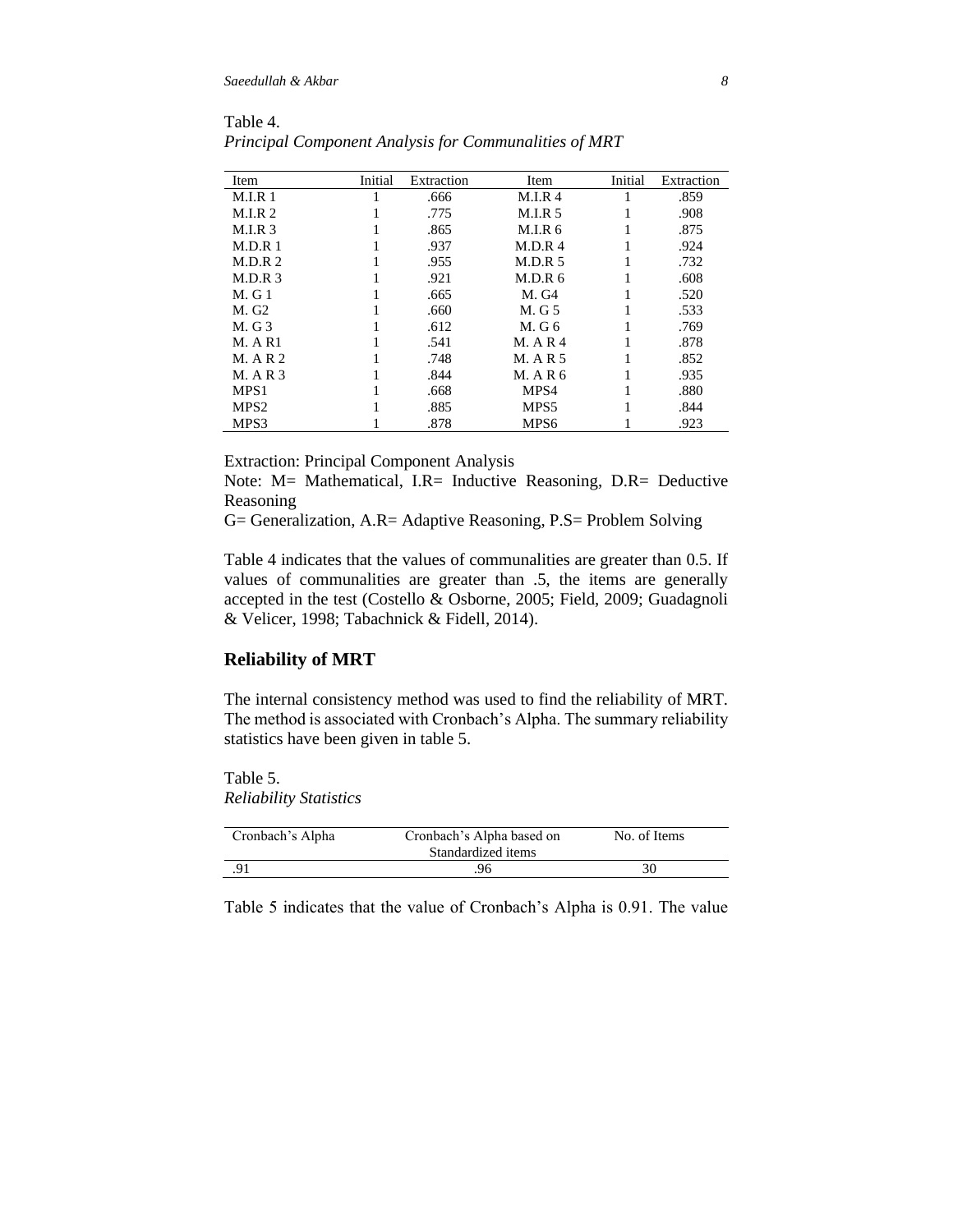lies in an acceptable range. Moreover, the item analysis was also performed to find difficulty index and discrimination index of test items. The values of difficulty index and discrimination index were in acceptable range. Therefore, all test items were retained in the MRT.

The results showed empirical evidence of its validity and reliability. The values of the item-level content validity index (I-CVI) also shows the high content validity as the value of I-CVI is greater than 0.8. The findings of factor analysis indicate the single factor loading.

## **Conclusion**

Considering the findings of this study, it is concluded that the developed instrument is a valid and reliable instrument. Therefore, the instrument can be used as a standardized test to measure mathematical reasoning among secondary school students.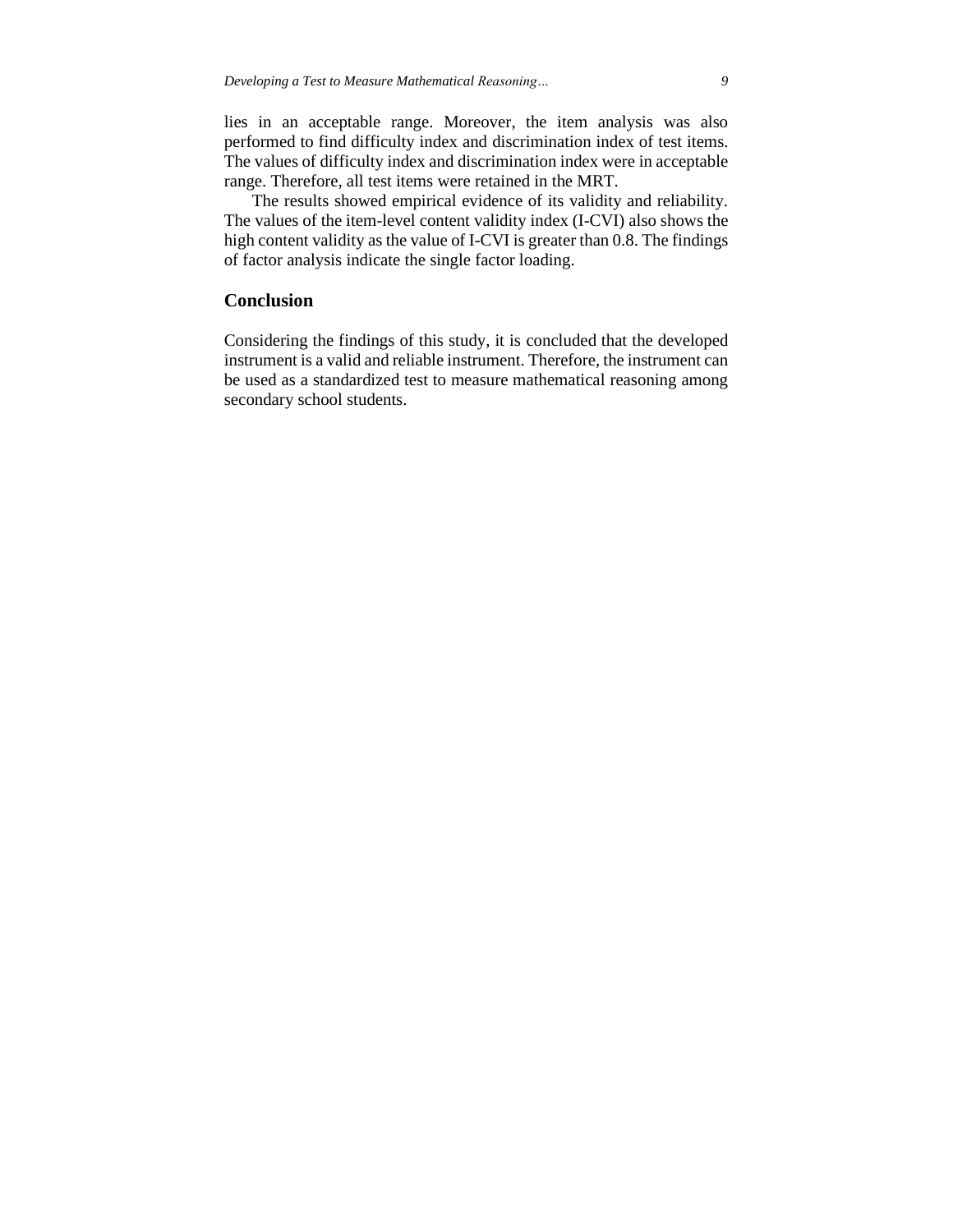#### **References**

- Akhter, N., Akhtar, M., & Abaidullah, M. (2015). The Perceptions of high school mathematics problem solving teaching methods in mathematics education. *Bulletin of Education and Research*, 37(1), 55-77.
- Bieda, K. N., Ji, X., Drwencke, J. & Picard, A. (2013). Reasoning and proving opportunities in elementary mathematical textbook. International Journal of Educational Research, 7, 43-57.
- Black, P. & Wiliam, D. (2009). Developing the theory of formative assessment. Educational Assessment, Evaluation and Accountability, *21(*1), 5–31.
- Blum, W., & Borromeo, F. R. (2009). Mathematical modeling: Can it be taught and learnt? Journal of Mathematical Modelling and Application*, 1*, 45‐58.
- Boesen, J., Lithner, J. & Palm, T. (2010). The relation between types of assessment tasks and the mathematical reasoning students use. Educ Stud Math, 75, 89-105.
- Bolarinwa, O. A. (2015). Principles and methods of validity and reliability testing of questionnaires used in social and health science researches. *Nigerian Postgraduate Medical Journa*, 22(4), 195-201.
- Brousseau, G., & Gibel, P. (2005). Didactical handling of students' reasoning processes in problem solving situations. In C. Laborde, M.- J. Perrin-Glorian, & A. Sierpinska (Eds.), *Beyond the apparent banality of the mathematics classroom* (pp. 13–58). Springer US.
- Budaev, S.V. (2010). Using principal components and factor analysis in animal behavior research: Caveats and guidelines. *Ethology, 116*, 472–480.
- Costello, A. B., & Osborne, J. W. (2005). Best practices in exploratory factor analysis: Four recommendations for getting the most from your analysis. *Practical Assessment, Research & Evaluation, 10(*7), 1-9.
- Davis, L. L. (1992). Instrument review: getting the most from a panel of experts. *Applied Nursing Research, 5(*4), 194–7. https:// doi.org/10.1016/s0897-1897(05)80008-4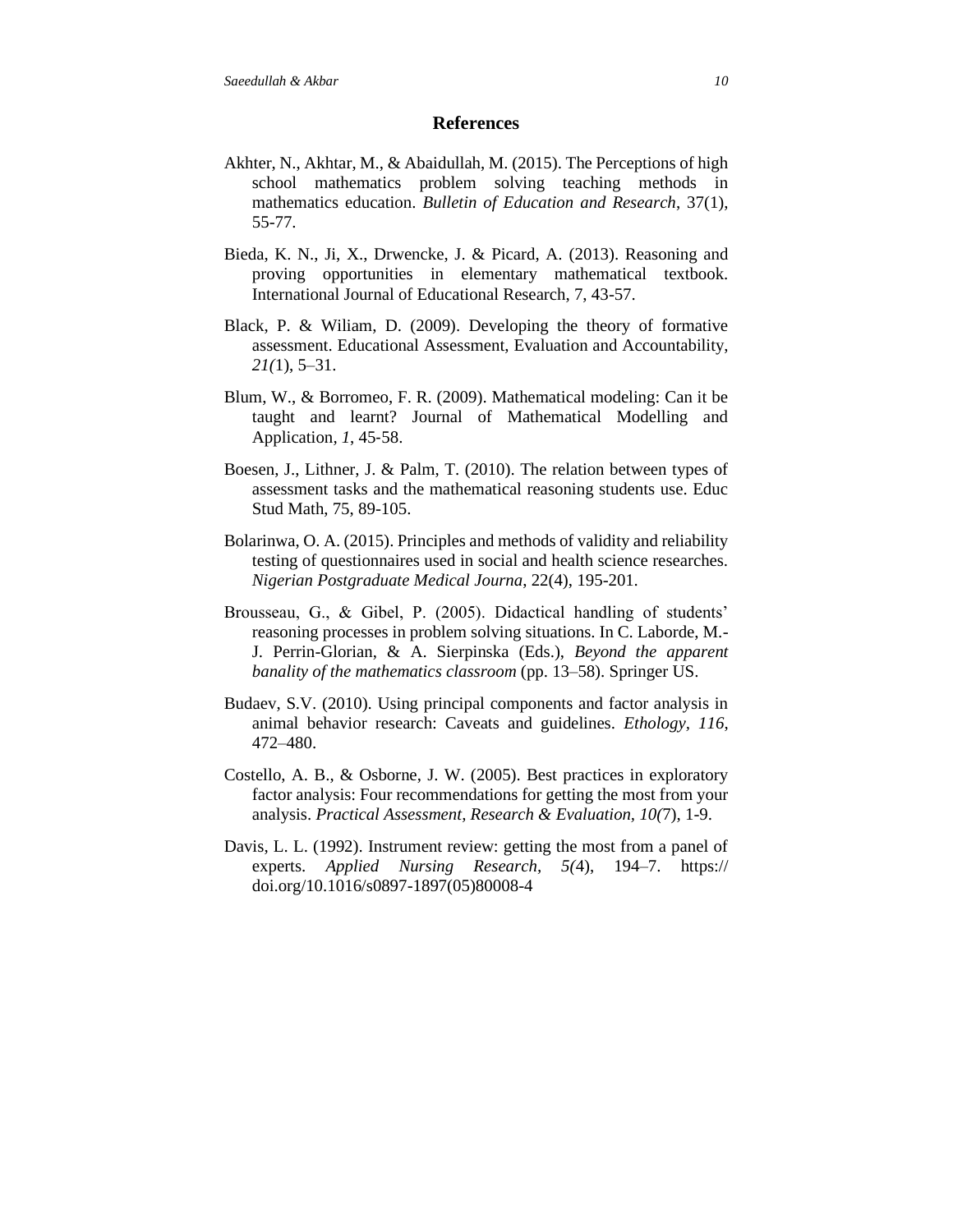- DeVellis, R. F.(2012). *Scale Development: Theory and Applications*. 3rd ed. SAGE.
- Drost, E. A. (2015). Validity and reliability in social science research. *Education Research and Perspectives, 38(*1), 105-123.
- Duval, R. (2007). Cognitive functioning and the understanding of mathematical processes of proof. In P. Boero (Ed.), *Theorems in school* (pp. 137–161). Sense.
- Everitt, B. S., (1975), Multivariate analysis: the need for data and other problems, *British Journal of Psychiatry, 126*, 237-240.
- Field, A. (2009). Discovering statistics using SPSS: Introducing statistical method (3rd ed.). Sage Publications.
- Field, A. (2013). Discovering statistics using IBM SPSS statistics. SAGE.
- Gaskin, C. J., & Happell, B. (2014). On exploratory factor analysis: A review of recent evidence, an assessment of current practice, and recommendations for future use. *International Journal of Nursing Studies, 51,* 511-521.
- Gorsuch, R. L. (1983), Factor Analysis (2nd. Ed). Erlbaum.
- Grobe C. S. (2017). Effects of multiple choice options in mathematics learning. *European Journal of Science and Mathematics Education, 5(*2), 165‐177.
- Guadagnoli, E., & Velicer, W. F. (1998). Relation of sample size to the stability of component patterns. *Psychological Bulletin, 103(*2), 265- 275.
- Hadie, S. N. H., Hassan, A., Ismail, Z. I. M., Asari, M. A., Khan, A. A., & Kasim, F. (2017). Anatomy education environment measurement inventory: a valid tool to measure the anatomy learning environment. *Anatomical Sciences Education, 10*(5), 423–432.
- Jung, S. (2013). Exploratory factor analysis with small sample sizes: A comparison of three approaches. *Behavioural Processes, 97*, 90– 95.
- Lan, N.T.H. (2018). A perspective of metacognition in solving math problems in Vietnam secondary schools. *Open Access Journal of Science*, 2(6), 339–343.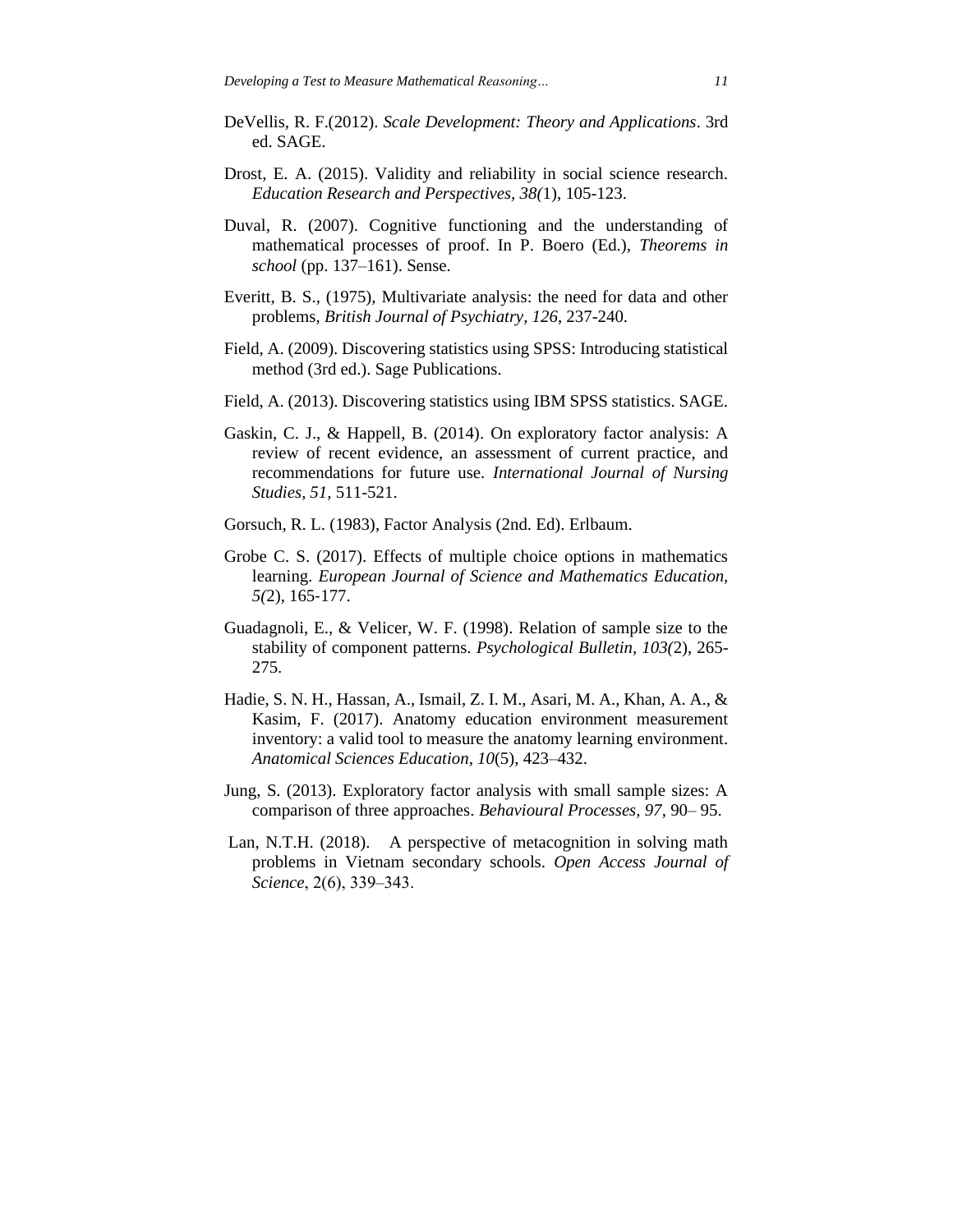- Metin, M., & Korkman, N. (2021). A valid and reliable scale development study to determine the problems encountered by teachers in the distance education process. *Journal of Educational Technology & Online Learning, 4 (*2), 215-235.
- Mohammed, R. F. (2004). Practical constraints upon teacher development in Pakistani schools*. Journal of In-service Education, 1(*30), 101-111.
- Mueller, M., Yankelewitz, D., & Maher, C. (2014). Teachers promoting student mathematical reasoning. *Investigations in Mathematics Learning*, *7*(2), 1-20.
- Mustafa, M. (2008). *Teaching of mathematics: New trends and innovations* (3rd ed.). Deep & Deep Publications.
- Napitupulu, E. L. (2017). Analyzing the teaching and learning of mathematical reasoning skills in secondary school. *Asian Social Science, 13(*12), 32-48.
- Ozair, M. M., Baharuddin, K. A., Mohamed, S. A., Esa, W., & Yusoff, M. S. B. (2017). Development and validation of the knowledge and clinical reasoning of acute asthma management in emergency department (K-CRAMED). *Education in Medicine Journal, 9(*2), 1–17.
- Polit, D. F, Beck, C. T., & Owen, S. V. (2007). Is the CVI an acceptable indicator of content validity? *Appraisal and recommendations. Research in Nursing & Health, 30(*4), 459–467.
- Polit, D.F, Beck, C. T. (2006).The content validity index: Are you sure you know what's being reported? Critique and recommendations. *Research in Nursing & Health. 29(*5), 489–497.
- Rizqi, N. R., & Surya, E. (2017). An analysis of students' mathematical reasoning in VIII grade of Sabilina Tembung junior high school. *International Journal of Advance Research and Innovative Ideas in Education, 3(*2), 2395-4396.
- Saragih, S., & Napitupulu, E. E. (2015). Developing student-centered learning model to improve high order mathematical thinking ability. *International Education Studies*, *8*(06), 104-112.
- Sari, D. P. (2018). Developing instrument to measure mathematical reasoning ability. *Advances in Social Science, Education and Humanities Research, 57*, 34-47.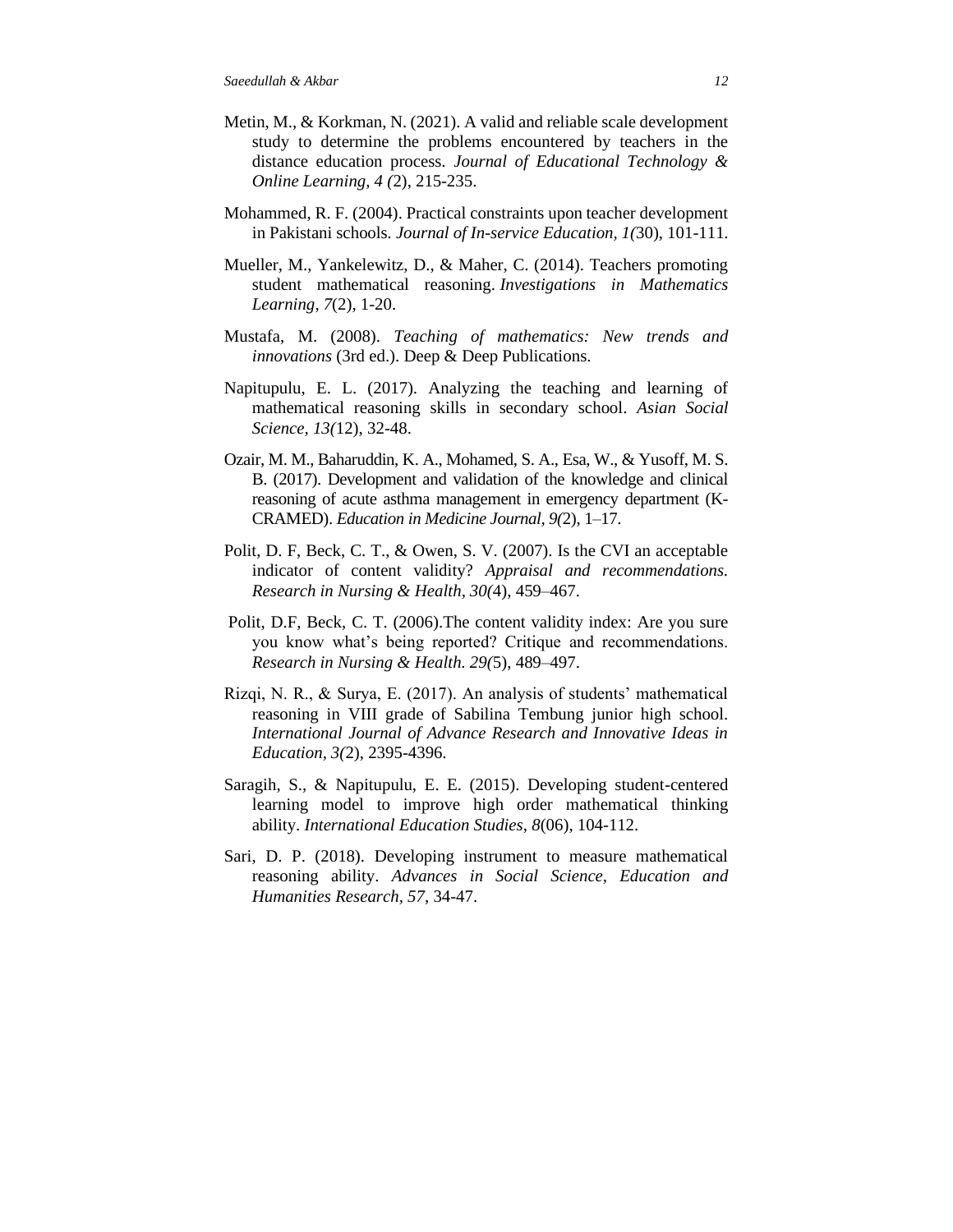- Sarwar, M., Yousaf, M. I.,Hussain, S., & Noreen, S. (2009). Relationship between achievement goals, meta-cognition and academic success in Pakistan. *Journal of College Teaching & Learning, 6(*5), 19-30.
- Sidhu, K. S. (2019). The teaching of Mathematics, (4th ed). Sterling Publisher.
- Tabachnick, B. G., & Fidell, L. S. (2014). *Using Multivariate Statistics (6th ed.). Pearson.*
- Watkins, M. W. (2018). Exploratory factor analysis: A guide to best practice. *Journal of Black Psychology, 44*(3), 219–246.
- Webb, L., Lubinski, E., & Benboe, K. (2014). Development of an instrument to measure student use of academic success skills: An exploratory factor analysis. *Measurement and Evaluation in Counseling and Development, 47(*3), 171- 180.
- Wiles, P. (2013). Folding corners of the habits of mind. *Mathematics Teaching in the Middle School*, *19*(4), 208-213.
- Yusoff, M. S. B. (2019). ABC of content validation and content validity index calculation*. Education in Medicine Journal, 11(*2), 49–54.
- Zaman, A. (2011). *Relationship between mathematical thinking and achievement in mathematics among secondary school students of North West Frontier province Pakistan* (PhD thesis). International Islamic University, Islamabad.

#### *Citation of this Article:*

Saeedullah & Akbar, R.A. (2021). Developing a test to measure mathematical reasoning among high school students. *Journal of Science Education, 3*(1), 1-13.